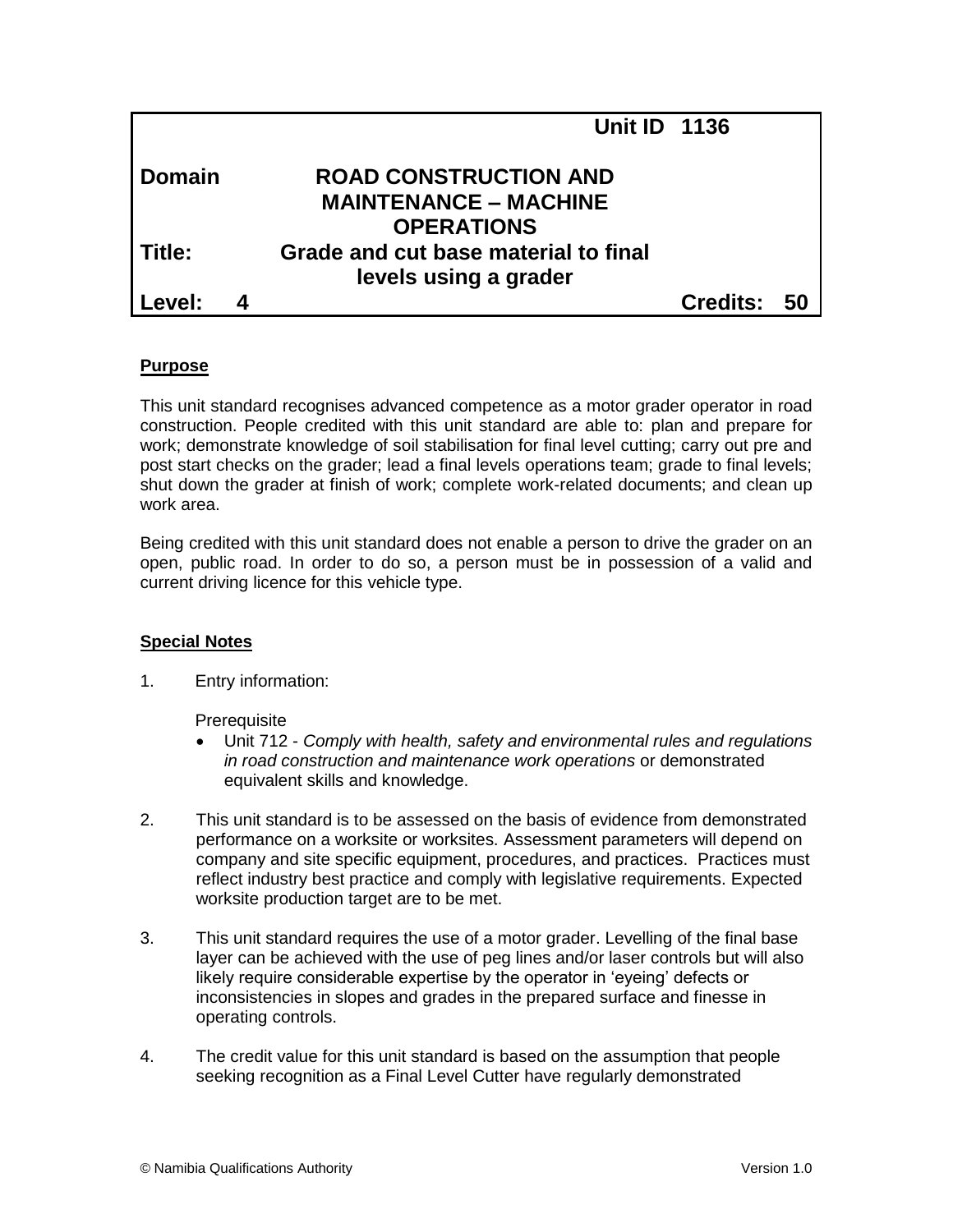competence in the use of a grader, perhaps by holding credits for the following unit standards:

- Unit 1022 *Carry out activities in road construction and maintenance using a grader*
- Unit 1135 *Process layer materials in road construction using a grader*

Training and assessment related to this unit standard could coincide with or contribute to the attainment of credits for the above unit standards as well as the following unit standard:

- Unit 828 *Lead a team to achieve the required project outcome in road construction and maintenance operations*.
- 5. Glossary
	- For the purposes of this unit standard, *processing* refers to the mixing, spreading and shaping of stabilised and un-stabilised base course pavement materials as specified in the contract or project documentation in preparing the road base for final seal. The term also includes the giving of instructions to others relating to watering and compaction.
	- *Industry best practices* may be indicated in (but not limited to) manufacturer's guidelines, contract documents, and relevant unit standards registered in this Subfield or other, relevant Subfields of the NQF.
	- *Maintenance* may include but is not limited to cleaning, authorised servicing and the monitoring, recording and reporting of faults. It may also include the conduct of authorised minor replacements and the provision of assistance to maintenance and repair activities.
	- *Manufacturer's guidelines* refers to information provided in such documents as an operating manual and/or maintenance manual relevant to the type of grader being used.
	- *Materials* refers to relevant soils (such as sands, gravels, crushed aggregates), water, fuels and lubricants, bitumen products, and concrete products needed to undertake the actions required to achieve expected work outcomes.
	- *Quality* in this unit standard means adherence to work instructions. It is assumed that the work instructions are informed by contract requirements.
	- *Safe working practices* include but are not limited to day-to-day observation of safety policies and procedures, and compliance with emergency procedures.
- 6. Regulations and legislation relevant to this unit standard may include but are not limited to the following:
	- Labour Act, No. 11 of 2007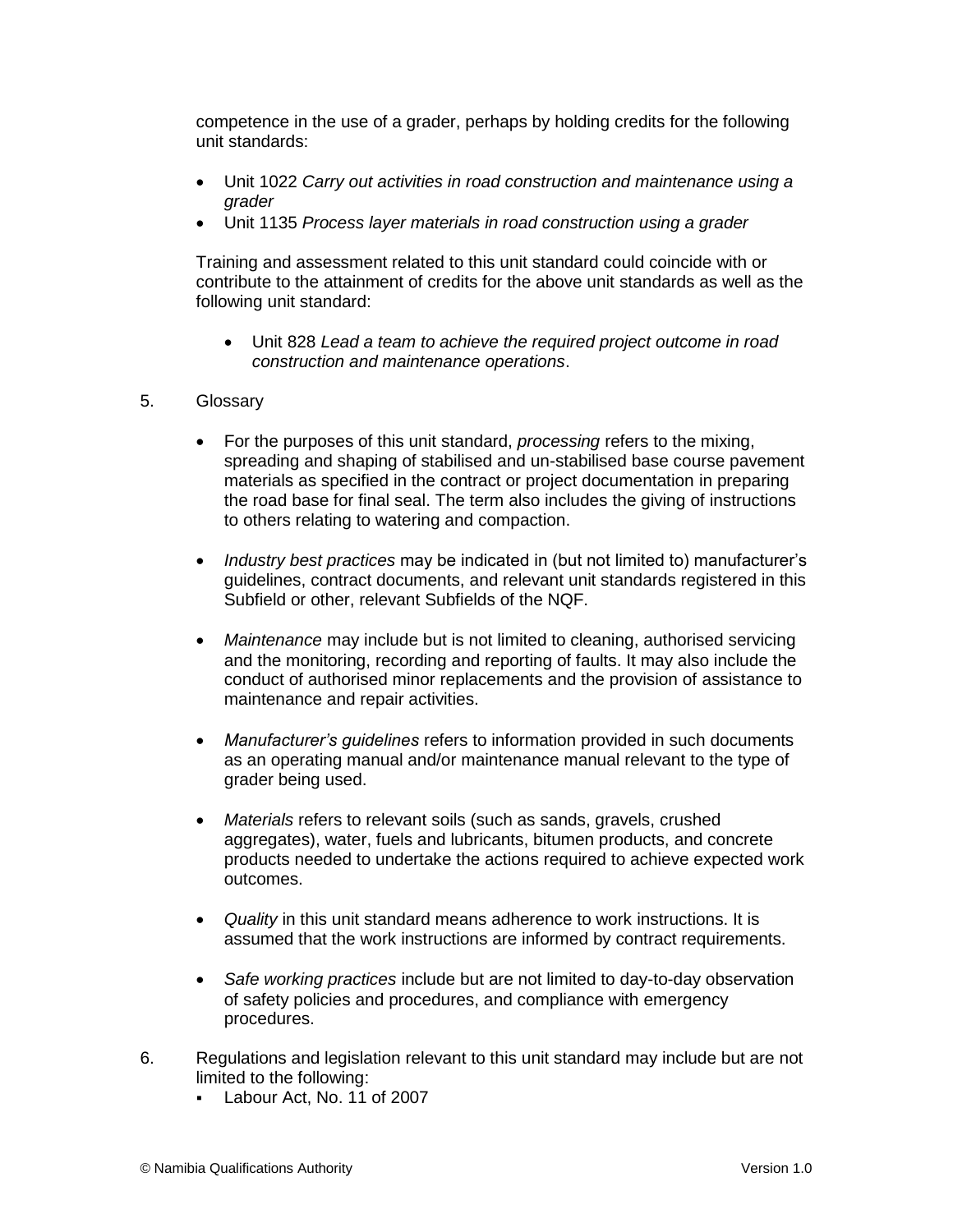- Regulations relating to the Health and Safety of employees at work, 1997<br>Road Traffic and Transport Regulations No. 52, 1999 and Government No.
- Road Traffic and Transport Regulations No. 52, 1999 and Government Notice No 53 Road Traffic and Transport Regulations
- Road Ordinance 30 of 1960 and 17 of 1972 and other similar legislation and all subsequent amendments.

## **Quality Assurance Requirements**

This unit standard and others within this subfield may be awarded by institutions which meet the accreditation requirements set by the Namibia Qualifications Authority and the Namibia Training Authority and which comply with the relevant national assessment and moderation requirements. Details of specific accreditation requirements and the national assessment arrangements are available from the Namibia Qualifications Authority and the Namibia Training Authority. All approved unit standards, qualifications and national assessment arrangements are available on the Namibia Training Authority website [www.nta.com.na.](http://www.nta.com.na/)

# **Elements and Performance Criteria**

## **Element 1: Plan and prepare for work**

## **Performance Criteria**

- 1.1 Work instructions, including plans, specifications, quality requirements and operational details are obtained, explained, clarified and applied to the allocated task.
- 1.2 Safety requirements, including personal protective clothing and equipment are obtained from the site safety plan, workplace policies and procedures, and applied to the allocated task.
- 1.3 Traffic control requirements are obtained and implemented according to workplace requirements.
- 1.4 Plant, tools, fuel, lubricants, equipment, attachments and accessories selected to carry out tasks are checked for consistency with the requirements of the job, their usability and any faults rectified or reported prior to commencement of work.
- 1.5 The availability of sufficient stocks of and/or supply processes for base materials as specified for the project and water is confirmed in accordance with workplace requirements with the Layerwork Foreman or other relevant supervisor.
- 1.6 Environmental protection requirements are identified from the project environmental management plan and applied to the allocated task.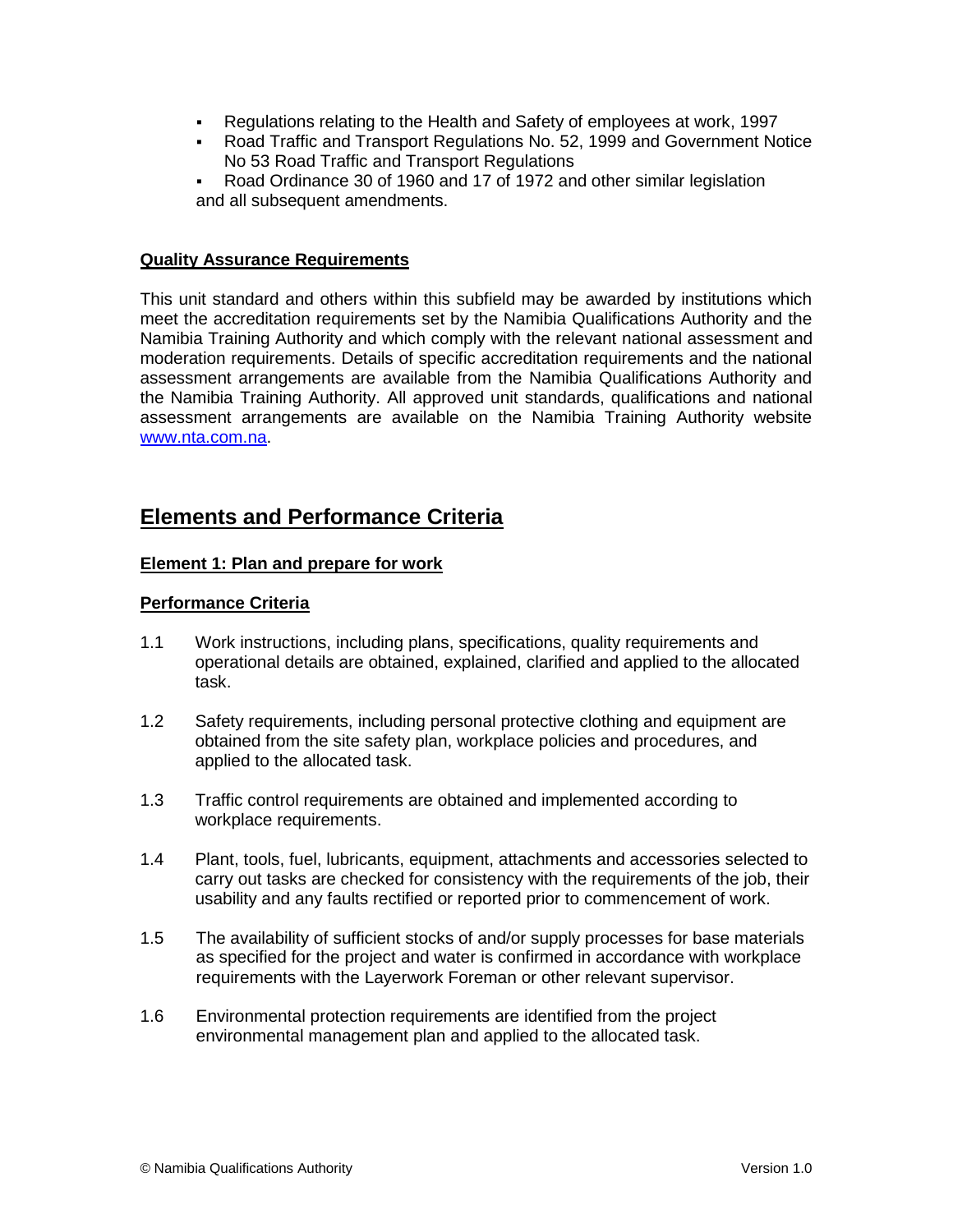1.7 Purpose of intended actions is explained in terms of desired outcomes and potential consequences for future actions and maintenance if actions are not performed to expected standards.

## **Element 2: Demonstrate knowledge of soil stabilisation for final level cutting**

## **Performance Criteria**

- 2.1 Reasons for using stabilising materials with subgrade, sub base and base courses are explained in terms of pavement layer improvement, bearing capacity and durability of roading.
- 2.2 The choice of stabilising materials is explained in terms of moisture, plasticity and cementation and the effects of climatic conditions and temperature.
- 2.3 Methods for stabilising soils are described in terms of mix-in-place and pre-mix in accordance with technical instructions.
- 2.4 Equipment used for the stabilisation of soils is described in terms of the timing of their use and their effectiveness.
- 2.5 Procedures for the construction of joints are described in accordance with organisational procedures.
- 2.6 Tests associated with determining bearing capacity of soils and traffic loads are explained in accordance with technical instructions.
- 2.7 Processes and actions for strengthening of each layer and the need for preconditioning are explained in accordance with technical instructions.

# **Element 3: Carry out pre and post-start checks on the grader**

## **Performance Criteria**

- 3.1 Walk-around is completed in accordance with industry best practice, company procedures and/or manufacturer's instructions.
- 3.2 Pre-start safety and operational checks are carried out in accordance with industry best practice, company procedures and/or manufacturer's instructions.
- 3.3 Start-up checks and procedures are followed in accordance with industry best practice, company procedures and/or manufacturer's instructions.
- 3.4 Faults and maintenance requirements are identified, recorded and reported in accordance with industry best practice, company procedures and/or manufacturer's instructions. Authorised minor replacements and replenishment is carried out in accordance with manufacturers' instructions and company procedures.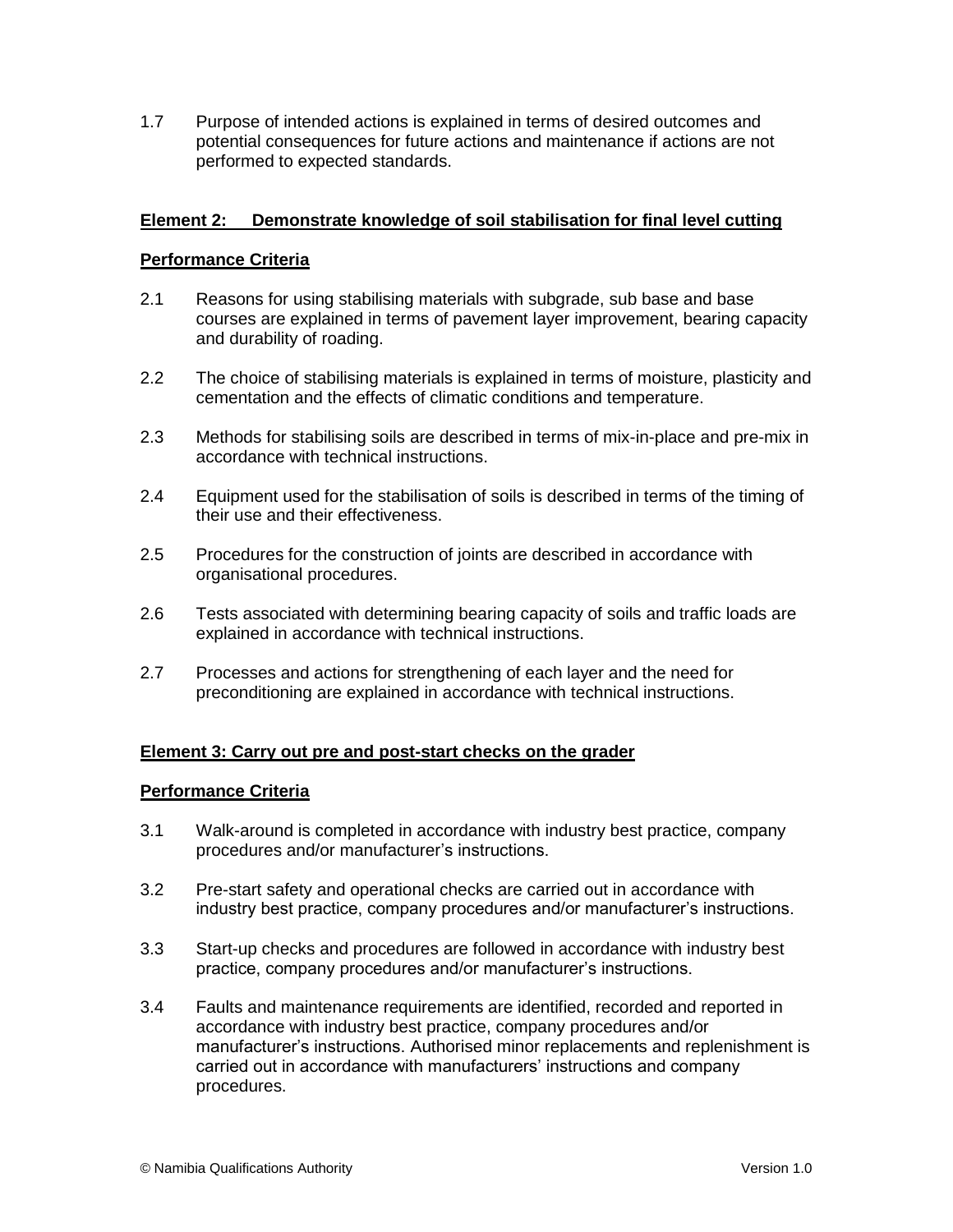- 3.5 Mould board and cutting edges are checked for wear and corrected if worn in accordance with company procedures.
- 3.6 Health and safety hazards are identified and evaluated in terms of severity in accordance with company procedures.
- 3.7 Mounting and dismounting is undertaken safely in accordance with industry best practice and manufacturer's guidelines.
- 3.8 Post start safety and operational checks are carried out in accordance with industry best practice, company procedures and manufacturer's guidelines.

## **Element 4: Lead a final levels operations team**

## **Performance Criteria**

- 4.1 Leadership of the team ensures materials are prepared and/or mixed to achieve desired outcomes according to contract specifications.
- 4.2 Leadership of the team ensures materials and surface are mixed and watered sufficiently to achieve optimum moisture content to achieve desired outcomes according to contract specifications.
- 4.3 Communications with other members of the 'levelling team' on site is maintained to ensure effective and accurate blading actions as required by the construction conditions.
- 4.4 Leadership of the team ensures compaction achieves desired outcomes according to contract specifications.

# **Element 5: Grade to final levels**

## **Range**

Grading to final level is required on straight and curved stretches of road, and includes bridge approaches. Edges and shoulders are also to be finished.

## **Performance Criteria**

- 5.1 Checks by self and/or in consultation with others confirms that the sub-grade and sub-base is ready to receive base course and for final level operations to commence.
- 5.2 Operation of grader engine, gears, blade controls, wheel lean and, if necessary, grader articulation, ensures the effective and efficient mixing and layering of material and demonstrates an adept controlled flow of material.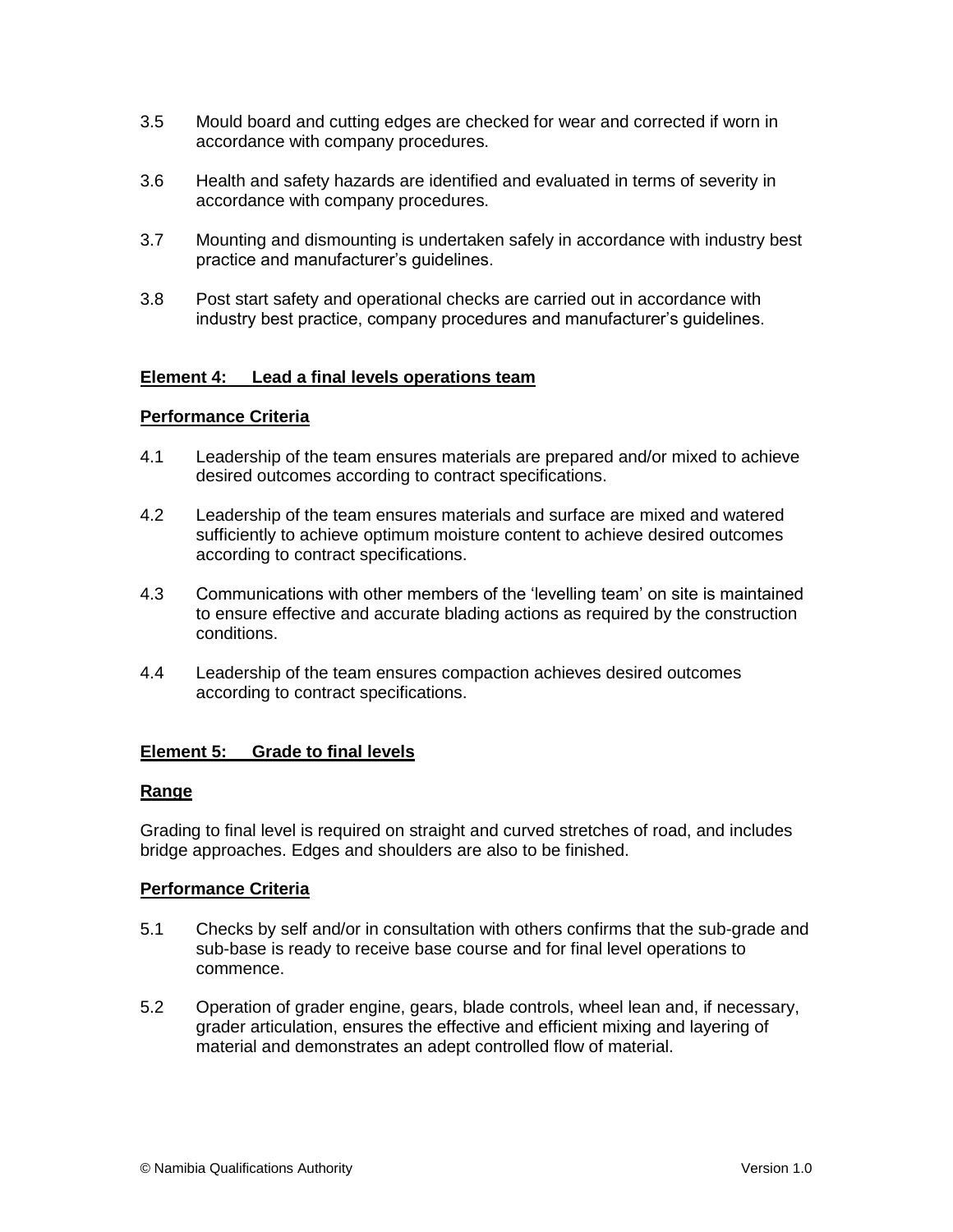- 5.3 Base course is spread to accord with required tolerances and contract specifications. Layer depth, levels and width are created to comply with contract specifications.
- 5.4 Cross-falls and grades are created to comply with contract specifications. Any defects or inconsistencies identified by the eye are rectified through cutting or filling with adept settings and use of the blade.
- 5.5 Problems associated with any material are reported to the Supervisor or Foreman in accordance with organisational procedures.
- 5.6 Any oversized material(s) are cut out for future disposal in accordance with industry best practice and contract specifications.
- 5.7 Required tests are requested in accordance with contract specifications and company procedures.
- 5.8 Grader operations are co-ordinated with other operators and workers, and ensures enhanced team work in undertaking required tasks.
- 5.9 Coordination and sequencing of work operations contributes to the production of quality work outcomes and the efficient use of manpower, machinery and materials.
- 5.10 Daily production targets are met.
- 5.11 Final level of base conforms to contract specifications and is handed over as ready to accept first seal coats in accordance with workplace requirements.
- 5.12 Grader performance and any hazards are monitored throughout operations and remedial actions are taken, recorded and reported in accordance with company procedures.
- 5.13 The grader is manoeuvred on site with adequate clearances and protection of survey and other construction infrastructure, nearby services, other road users and other workers and operations on the worksite.
- 5.14 Environmental and/or health elements are monitored, reported and/or dealt with in accordance with legislative requirements and company procedures.
- 5.15 Liaison is maintained with the Layerwork Foreman and/or others with supervisory responsibilities in accordance with worksite and company procedures to ensure the optimal completion of all work activities to required quality standards.

# **Element 6: Shut down the grader at finish of work**

## **Performance Criteria**

6.1 Parking-up of the grader complies with manufacturer's guidelines and company procedures.